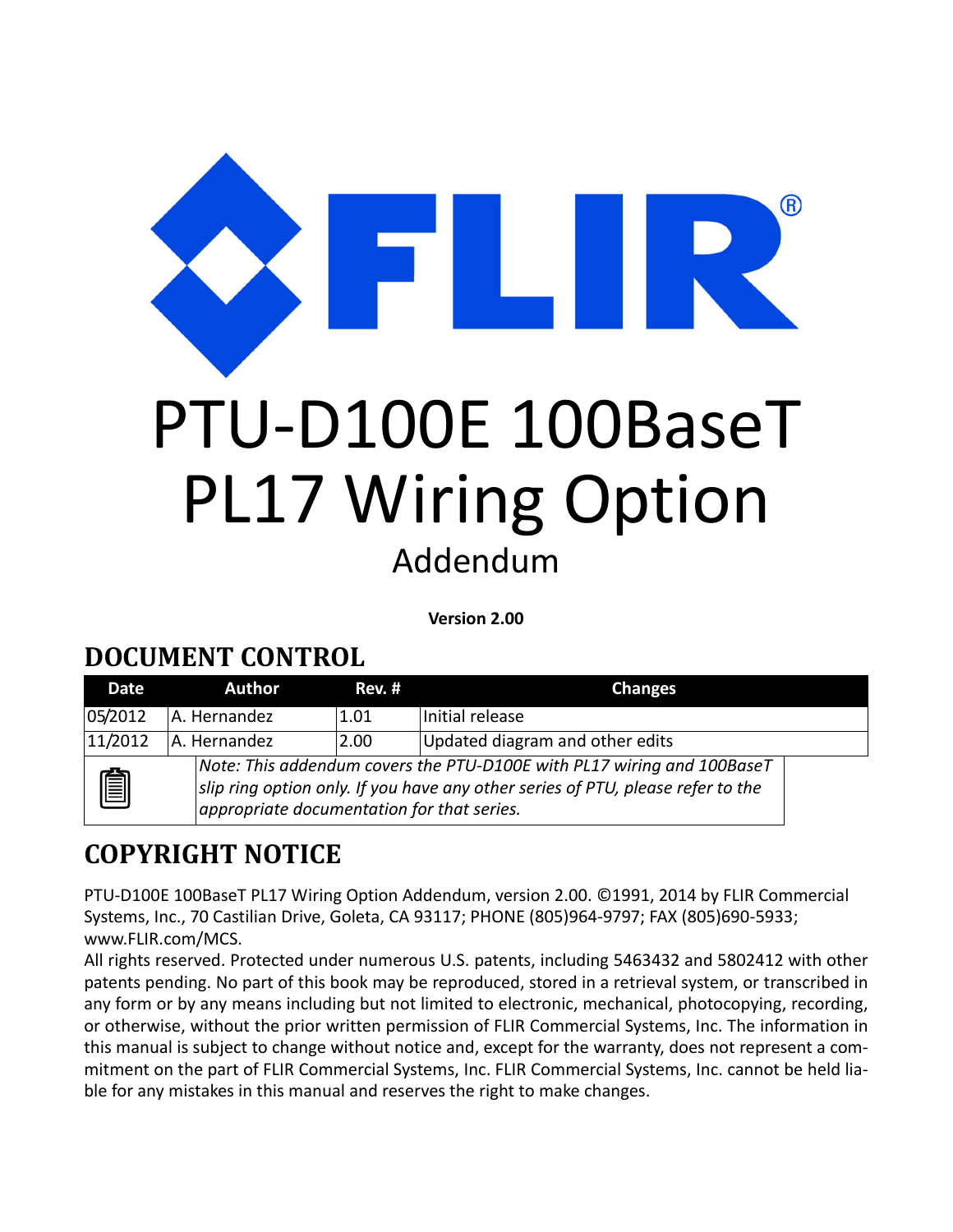



*CAUTION: DO NOT EXCEED MAXIMUM RATED PASS‐THROUGH AMPERAGES. FUSE PAYLOADS AT RATED TRIP VALUES. THE PTU WARRANTY DOES NOT COVER DAMAGE CAUSED BY OVERCURRENT SITUATIONS.*



*CAUTION: ALWAYS TERMINATE THE SHIELD LINE TO AN APPROPRIATE SYSTEM SHIELD OR GROUND CONNECTION.*

In general, TX lines carry data from the PTU, and RX lines carry data to the PTU.

## **19‐Pin Payload Connector**





This table displays the PTU 19‐pin base con‐ nector pin assignments for the PL17 wiring option. MIL‐C‐26402.

| PIN          | <b>PL17</b>              |
|--------------|--------------------------|
| A            | PT7 - Ethernet 10/100BT  |
|              | (twisted pair with PT8)  |
| B            | PT8 - Ethernet 10/100BT  |
|              | (twisted pair with PT7)  |
| C            | PT9 - Ethernet 10/100BT  |
|              | (twisted pair with PT10) |
| D            | PT10 - Ethernet 10/100BT |
|              | (twisted pair with PT9)  |
| E            | <b>RESERVED</b>          |
| F            | <b>SHIELD</b>            |
| G            | VIDEO1 GROUND            |
| н            | VIDEO1 SIGNAL            |
| $\mathbf{I}$ | PT4                      |
| K            | PT <sub>5</sub>          |
| I.           | PT <sub>6</sub>          |
| M            | <b>RESERVED</b>          |
| N            | PT <sub>3</sub>          |
| P            | PT <sub>2</sub>          |
| R            | PAYLOAD -                |
| S            | PAYLOAD+                 |
| T            | VIDEO2 SIGNAL            |
| U            | VIDEO2 GROUND            |
| V            | PT <sub>1</sub>          |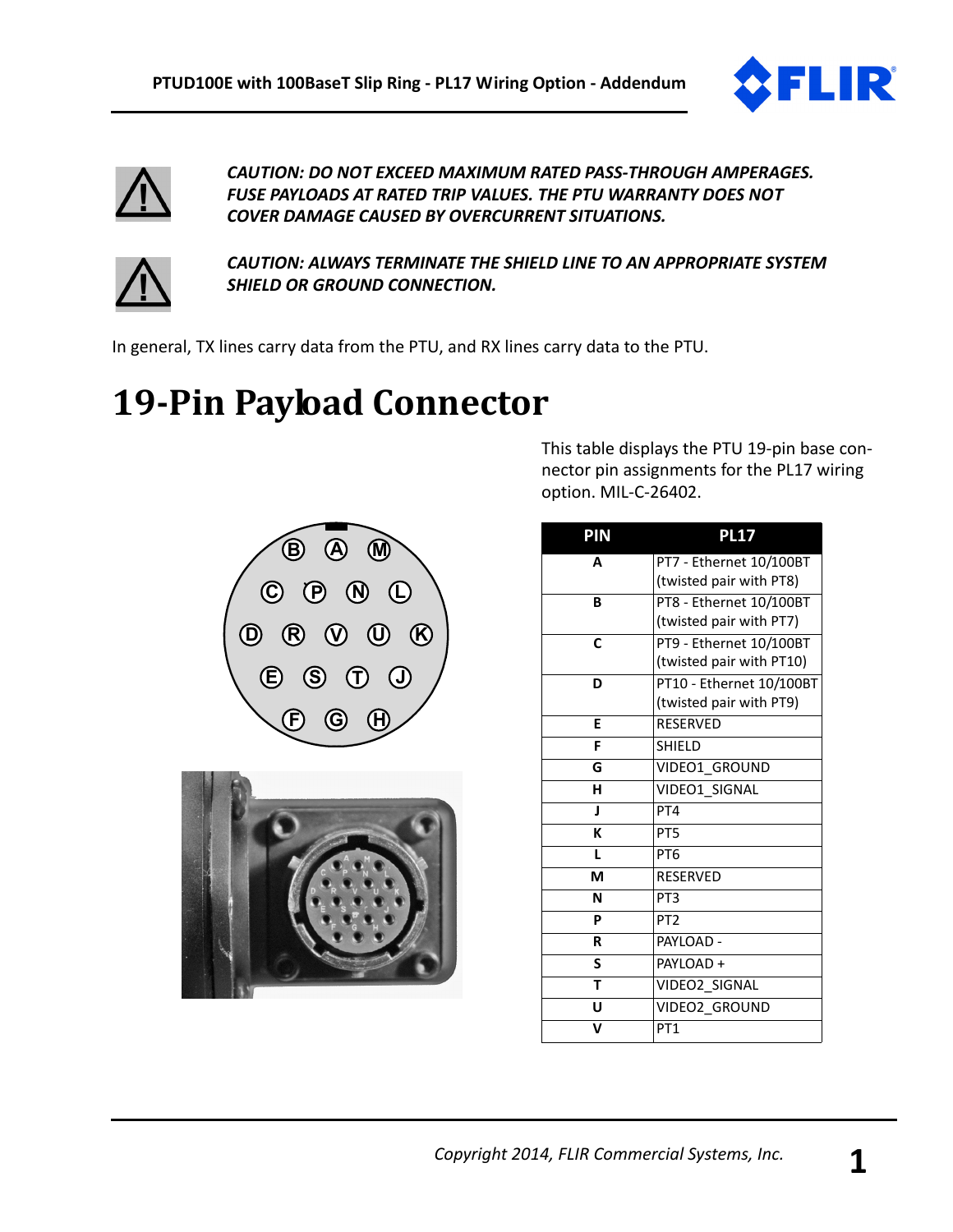

# **32‐Pin Base Connector**

This table displays the PTU 32‐pin base con‐ nector pin assignments for the PL17 wiring option. MIL‐C‐26482.

R

| PIN | <b>PL17</b>                                         |
|-----|-----------------------------------------------------|
| Α   | RESERVED                                            |
| В   | HOST RS232 RX                                       |
| C   | HOST RS232 TX                                       |
| D   | PTU RETURN (-)                                      |
| E   | PTU POWER (+)                                       |
| F   | <b>SHIELD</b>                                       |
| G   | HOST RS485 RX+                                      |
| н   | HOST RS485 RX-                                      |
| J   | ETHERNET TX-                                        |
| K   | ETHERNET RX+                                        |
| L   | ETHERNET RX-                                        |
| M   | PT <sub>1</sub>                                     |
| N   | VIDEO1 GROUND                                       |
| P   | VIDEO1_SIGNAL                                       |
| R   | VIDEO2_GROUND                                       |
| S   | <b>VIDEO2 SIGNAL</b>                                |
| T   | PT4                                                 |
| U   | <b>RESERVED</b>                                     |
| V   | HOST RS232 GND                                      |
| W   | PAYLOAD -                                           |
| X   | PAYLOAD +                                           |
| Υ   | HOST RS485 TX+                                      |
| Z   | HOST RS485 TX-                                      |
| а   | ETHERNET TX+                                        |
| b   | PT <sub>2</sub>                                     |
| C   | PT <sub>3</sub>                                     |
| d   | PT5                                                 |
| e   | PT <sub>6</sub>                                     |
| f   | PT7 - Ethernet 10/100BT                             |
|     | (twisted pair with PT8)                             |
| g   | PT8 - Ethernet 10/100BT                             |
|     | (twisted pair with PT7)                             |
| h   | PT9 - Ethernet 10/100BT<br>(twisted pair with PT10) |
| j   | PT10 - Ethernet 10/100BT                            |
|     | (twisted pair with PT9)                             |
|     |                                                     |





You may use the following wiring combinations:

- PT7 and PT8 as Tx+ and Tx‐, with PT9 and PT10 as Rx+ and RX‐
- PT9 and PT10 as Tx+ and Tx‐, with PT7 and PT8 as Rx+ and Rx‐

You cannot use the following wiring combinations:

- PT7 and PT8 mixed as Tx and Rx (where one is Tx+ or Tx‐ and the other is Rx+ or Rx‐)
- PT9 and PT10 mixed as Tx and Rx (where one is Tx+ or Tx‐ and the other is Rx+ or Rx‐)